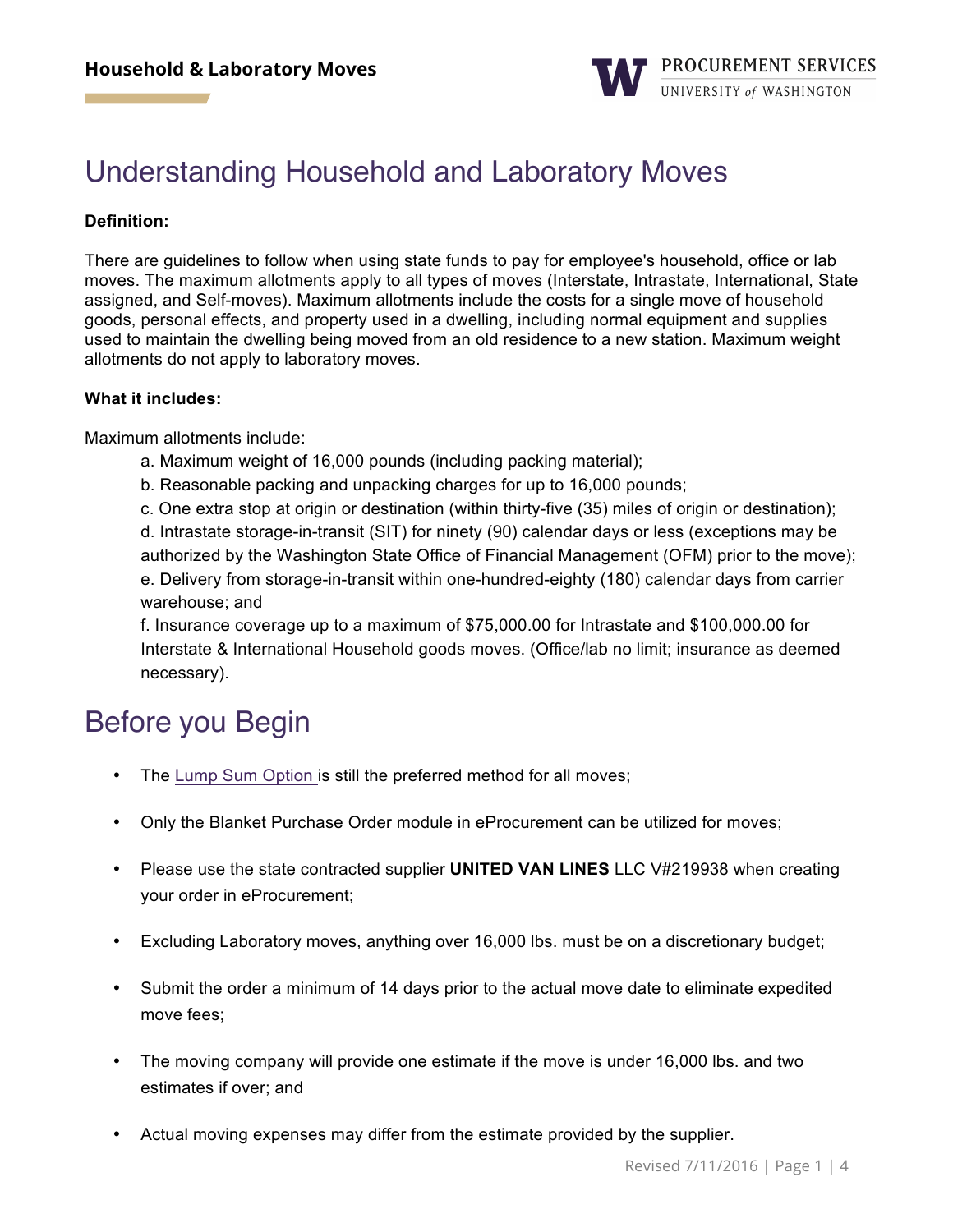## **Departments: What you need to do:**

- Review the Allowable and Non-Allowable Expenses
- Understand the insurance coverage as stated in the [UW Contracts](https://themis.pur.washington.edu/prd/con_index.php) page (search by supplier name) and relay any necessary information to the new hire. The new hire may/may not have a UW NetID which allows them access to view the UW Contracts page on their own.
- Complete a [Request for Moving Expenses Form](https://f2.washington.edu/fm/ps/sites/default/files/forms/buy/MovingExpensesRequestForm.pdf) and have the new employee sign and return.
- Submit a [Blanket Purchase Order \(BPO\) in Ariba](f2.washington.edu/fm/ps/how-to-buy/ariba/blanket-purchase-orders) when ready and attach the completed and signed [Request for Moving Expenses Form](https://f2.washington.edu/fm/ps/sites/default/files/forms/buy/MovingExpensesRequestForm.pdf) ;
- Review the estimate with the new employee and determine if there will be overages the employee will be responsible for;
- Attach estimate(s) to the BPO once received; and
- Receive the invoice after it has been submitted
- The new hire will be billed by the supplier for any overages in moving costs not covered by the purchase order.

### **New Hire: What you need to know:**

- The [Lump Sum Reimbursement](http://f2.washington.edu/fm/payroll/payroll-coordinators-guide/payments/moving-expenses) is the preferred option for moving expenses;
- Review the Allowable and Non-Allowable Expenses; Understand the insurance coverage as stated in the [UW Contracts](https://themis.pur.washington.edu/prd/con_index.php) page by searching for the name of the supplier. Contact your new UW Department with any questions.
- The moving company (Corporate Moving) will contact you directly to arrange a time for an estimate;
- The moving company will provide one estimate if the move is under 16,000 lbs. and two estimates if over;
- A United Van Lines or Corporate Moving truck may arrive on the actual move date; and
- You will be financially responsible for any overages in your moving costs. The moving company will invoice you directly for any overages. You have the option to pay at the time of delivery or wait for the invoice to be mailed to you.

### **New Hire: What you need to do:**

- Sign and return the completed [Request for Moving Expenses Form](https://f2.washington.edu/fm/ps/sites/default/files/forms/buy/MovingExpensesRequestForm.pdf) so that the moving company can contact you for an estimate
- Work with the supplier to schedule an estimate
- Review and send the estimate back to your hiring department
- Discuss any overages to clarify financial responsibility with the hiring department
- The mover will ask the new hire to sign and date documents including: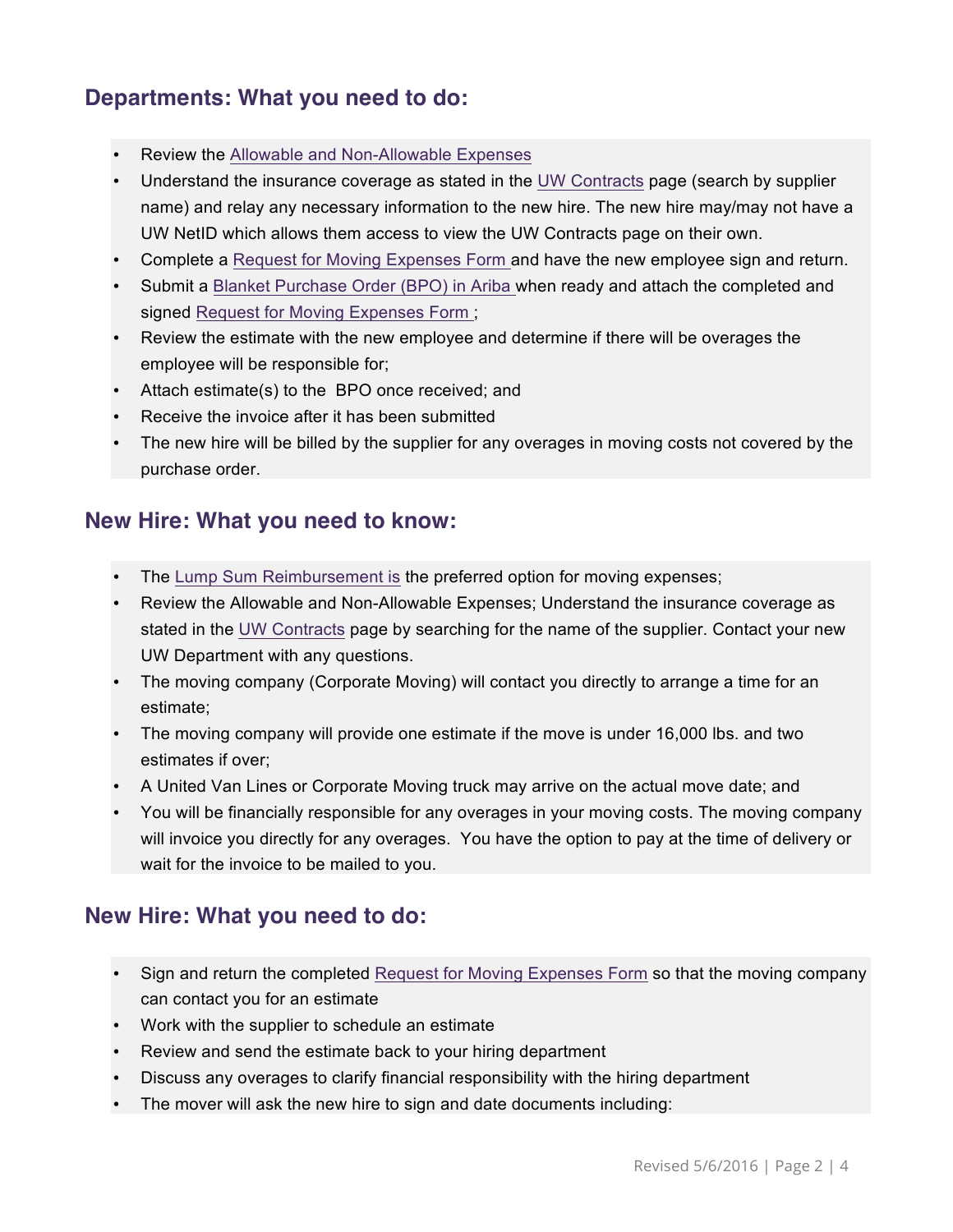#### o **Bill of Lading**

The bill of lading indicates the contractual provisions, all known charges, the preferred arrival date at the new hire's new location, and must indicate the empty (light) weight of the vehicle prior to loading the goods.

#### o **Inventory Sheet**

The inventory sheet identifies all of the new hire's goods being shipped and the true condition at time of loading. The new hire, or their designate, should be on site the entire time the goods are being packed and loaded. In case of loss or damage, the detailed accuracy of this inventory sheet will be important.

#### o **Difficult Access Charge Sheet** (optional)

The difficult access charge sheet or "accessorial charge sheet" describes additional costs incurred because the moving truck is prevented from getting near the home, or stairwells, alleys, elevators, or other obstacles that could slow or interfere with the packing and loading of the household items.

# How to Create a Household Move BPO

[Click here](https://f2.washington.edu/fm/ps/sites/default/files/training-and-events/how-to-guides/HowtoCreateHouseholdMoveBPO.pdf) for a downloadable PDF step-by-step guide on **How to Create a Household Move BPO**.

# **Checklist**

Click here for downloadable PDF of the following checklist.

| <b>Checklist for the Hiring Department</b>         | <b>Checklist for the New Hire</b>              |
|----------------------------------------------------|------------------------------------------------|
|                                                    | Review the Household and Laboratory            |
| First, determine if the Lump Sum Option can        | Move document                                  |
| work for the new hire. If it is not possible, then |                                                |
| continue below:                                    | Sign and return the completed Request for      |
|                                                    | <b>Moving Expenses Form</b>                    |
| Determine moving allowance                         |                                                |
|                                                    | Work with the supplier to schedule an estimate |
| Complete the Request for Moving Expenses Form      |                                                |
|                                                    | Send a copy of the moving company estimate(s)  |
| Send Request for Moving Expenses Form to new       | to the hiring department.                      |
| hire for signature                                 |                                                |
|                                                    | Discuss any overages with the hiring           |
| Create the BPO and attach completed Request        | department                                     |
| for Moving Expenses Form                           |                                                |